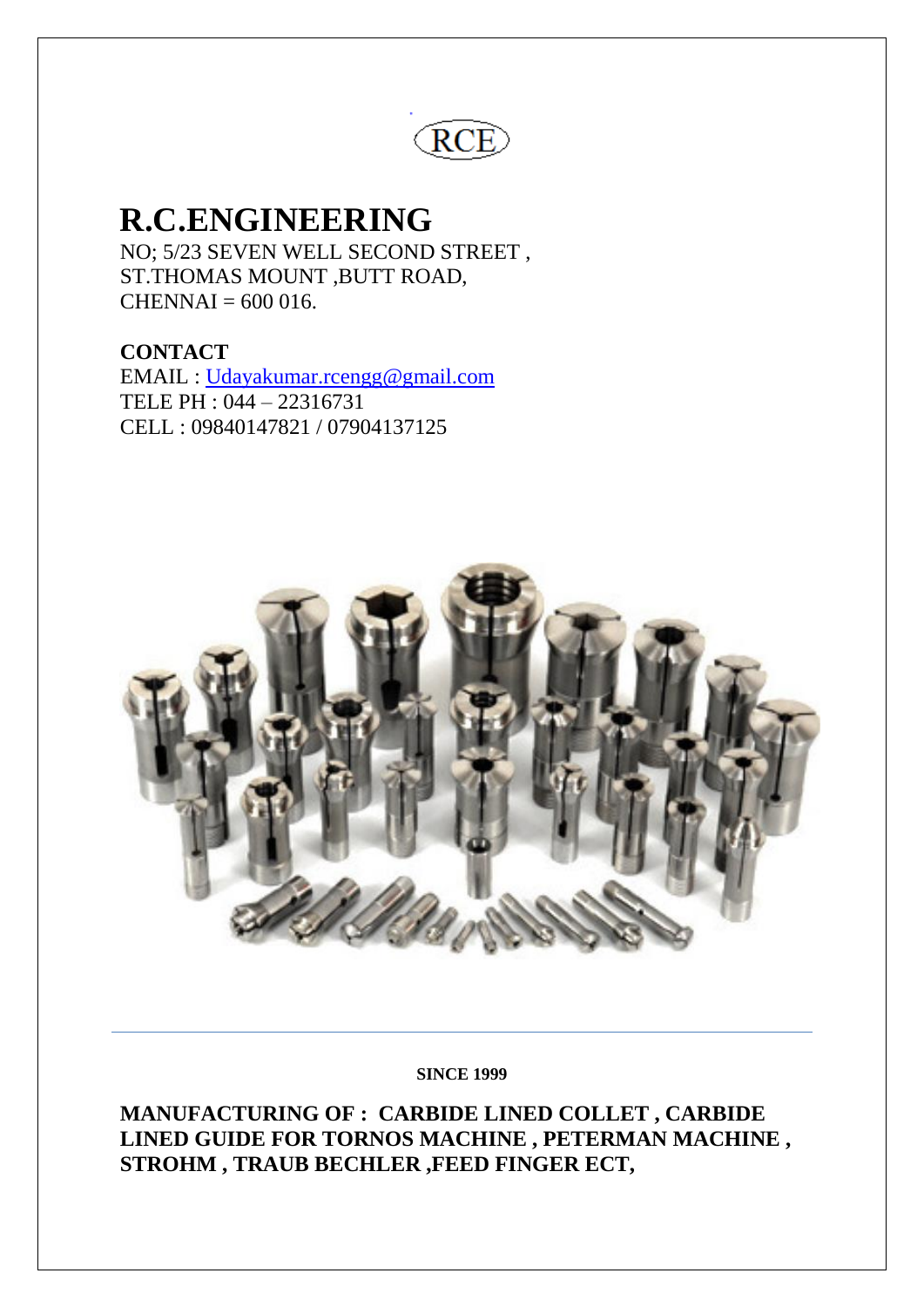

| <b>RCE</b><br><b>DRG NO</b> | ØD   | <b>ANGLE</b><br>$\alpha$ | Ød             | T<br>(Thread<br>Size) | TL   | <b>ROUND</b><br><b>CAPACITY</b> | <b>HEXAGON</b><br><b>CAPACITY</b> | <b>SQUARE</b><br><b>CAPACITY</b> |
|-----------------------------|------|--------------------------|----------------|-----------------------|------|---------------------------------|-----------------------------------|----------------------------------|
| <b>RCE7/01</b>              | 9.5  | 16                       | $\overline{7}$ | M6x0.5                | 24   | 3.5                             | 3                                 | $\overline{2}$                   |
| <b>RCE7/02</b>              | 9.5  | 16                       | 7              | M6x0.5                | 30   | 3.5                             | 3                                 | $\overline{2}$                   |
| <b>RCE9/03</b>              | 12.5 | 16                       | 9              | M8x0.5                | 44   | 4.5                             | $\overline{3}$                    | $\overline{2}$                   |
| <b>RCE9/04</b>              | 12.5 | 16                       | 9              | M8x0.75               | 38   | 4.5                             | 3                                 | $\overline{2}$                   |
| <b>RCE9/05</b>              | 12.5 | 16                       | 9              | M8x0.75               | 38.5 | 4.5                             | 3                                 | $\overline{2}$                   |
| <b>RCE9/06</b>              | 13   | 30                       | 9              | M9x0.7                | 52   | 4.5                             | $\overline{3}$                    | $\overline{2}$                   |
| <b>RCE9/07</b>              | 12   | 30                       | 9              | M8x0.6                | 50   | $\overline{4}$                  | 3                                 | $\overline{2}$                   |
| <b>RCE9/08</b>              | 13   | 30                       | 9              | M8x0.8                | 51   | 4                               | $\overline{3}$                    | $\overline{2}$                   |
| <b>RCE9/09</b>              | 18.5 | 16                       | 9              | M8x0.75               | 53   | $\overline{4}$                  | 3                                 | $\overline{2}$                   |
| <b>RCE9/10</b>              | 13   | 30                       | 9              | M9x0.7                | 50   | 4.5                             | 3                                 | $\overline{2}$                   |
| <b>RCE9/11</b>              | 12.5 | 16                       | 9              | M8x0.75               | 44   | 5                               | 4                                 | $\overline{3}$                   |
| <b>RCE9/12</b>              | 11.5 | 30                       | 9              | M8x0.75               | 34   | $\overline{4}$                  | 3                                 | $\overline{2}$                   |
| <b>RCE9/13</b>              | 11.5 | 30                       | 9              | M6x0.5                | 25   | 3.5                             | $\overline{3}$                    | $\overline{2}$                   |
| <b>RCE10/14</b>             | 14.5 | 30                       | 10             | M10x0.75              | 66   | 6                               | 5                                 | $\overline{4}$                   |
| <b>RCE10/15</b>             | 12   | 12                       | 10             | M10x0.75              | 58   | 6                               | 5                                 | $\overline{4}$                   |
| <b>RCE11/16</b>             | 15   | 16                       | 11             | M10x0.75              | 53.5 | 6                               | $\overline{5}$                    | $\overline{4}$                   |
| <b>RCE11/17</b>             | 14.5 | 16                       | 11             | M10x0.75              | 53   | $\overline{7}$                  | 6                                 | $\overline{4}$                   |
| <b>RCE11/18</b>             | 15   | 30                       | 11             | M10x0.6               | 50   | $\overline{7}$                  | 6                                 | $\overline{4}$                   |
| <b>RCE11/19</b>             | 14.5 | 16                       | 11             | M10x0.75              | 53   | $\overline{7}$                  | 6                                 | $\overline{4}$                   |
| <b>RCE11/20</b>             | 14.5 | 16                       | 11             | M10x0.75              | 53   | $\overline{7}$                  | 6                                 | $\overline{4}$                   |
| <b>RCE11/21</b>             | 16   | 22                       | 11             | M11x1                 | 61   | $\overline{7}$                  | 6                                 | $\overline{4}$                   |
| <b>RCE11/22</b>             | 16   | 22                       | 11             | M11x1                 | 61.5 | $\overline{7}$                  | 6                                 | $\overline{4}$                   |
| <b>RCE11/23</b>             | 16   | 22                       | 11             | M11x1                 | 65.5 | $\overline{7}$                  | 6                                 | $\overline{4}$                   |
| <b>RCE11/24</b>             | 15   | 16                       | 11             | M10x1                 | 53   | $\overline{7}$                  | 6                                 | $\overline{4}$                   |
| <b>RCE11/25</b>             | 14.5 | 16                       | 11             | M10x0.75              | 57   | $\overline{7}$                  | 6                                 | $\overline{4}$                   |
| <b>RCE12/26</b>             | 15   | 30                       | 12             | M12x1                 | 52   | 7.5                             | 6                                 | 5                                |
| <b>RCE12/27</b>             | 15   | 16                       | 12             | M10x0.75              | 50   | $\overline{7}$                  | 6                                 | $\overline{4}$                   |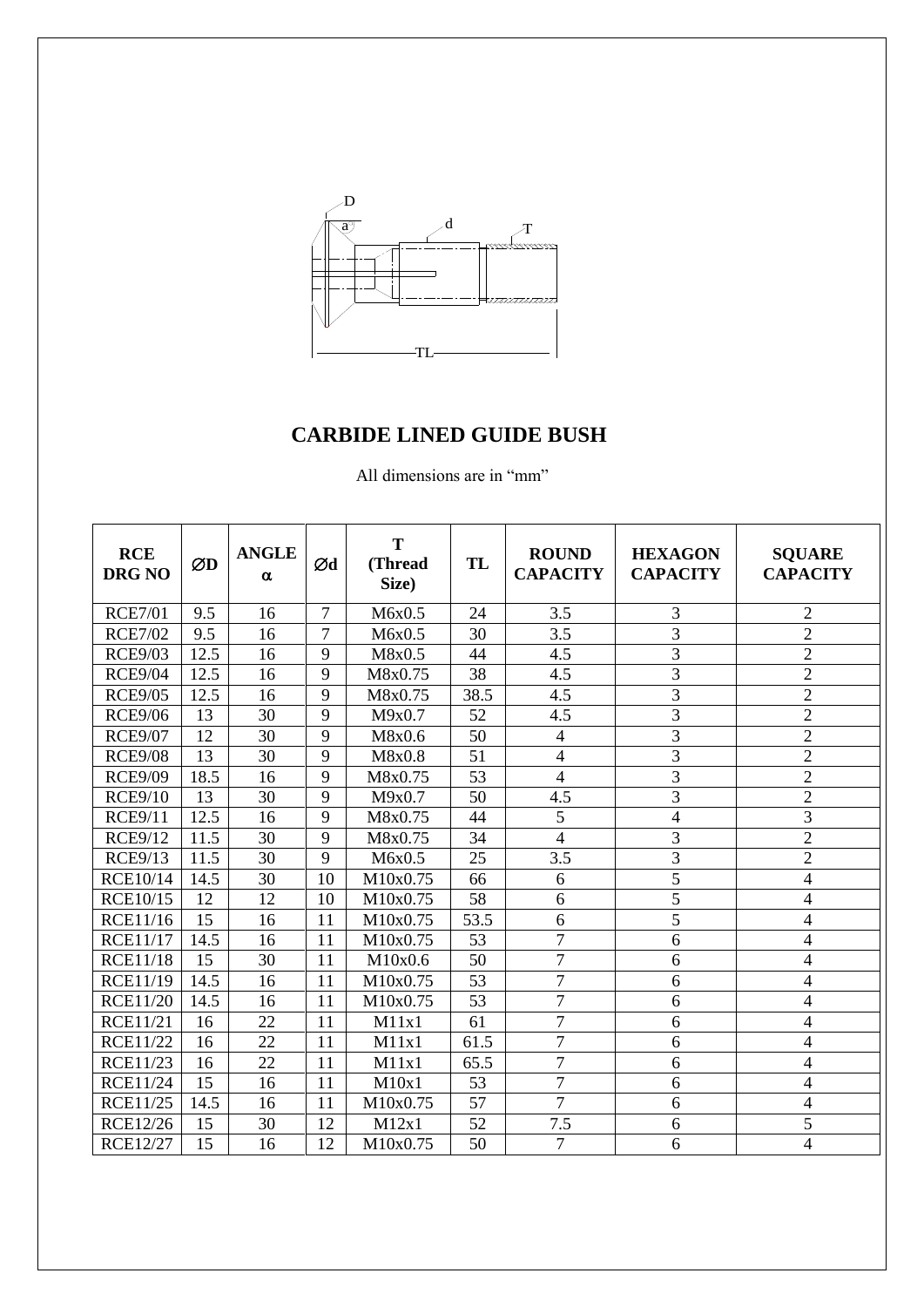

| <b>RCE DRG</b><br>NO | ØD   | <b>ANGLE</b><br>$\alpha$ | Ød | T<br>(Thread<br>Size) | TL   | <b>ROUND</b><br><b>CAPACITY</b> | <b>HEXAGON</b><br><b>CAPACITY</b> | <b>SQUARE</b><br><b>CAPACITY</b> |
|----------------------|------|--------------------------|----|-----------------------|------|---------------------------------|-----------------------------------|----------------------------------|
| <b>RCE12/28</b>      | 15   | 16                       | 12 | M12x1                 | 50   | 8.5                             | 6                                 | 5                                |
| <b>RCE12/29</b>      | 15.5 | 30                       | 12 | M12x0.75              | 69.5 | 8.5                             | $\overline{6}$                    | 5                                |
| <b>RCE12/30</b>      | 15.5 | 16                       | 12 | M10x0.75              | 50   | 8                               | 6                                 | $\overline{5}$                   |
| <b>RCE12/31</b>      | 15.5 | 16                       | 12 | M12x1                 | 50   | 8.5                             | 6                                 | $\overline{5}$                   |
| <b>RCE12/32</b>      | 16   | 30                       | 12 | M12x1                 | 50   | $8\,$                           | 6                                 | 5                                |
| RCE12/33             | 15   | 3                        | 13 | M10x0.50              | 52   | $\overline{7}$                  | 6                                 | $\overline{\mathbf{4}}$          |
| <b>RCE13/34</b>      | 16   | $\overline{15}$          | 14 | M12.5x0.7             | 41.5 | $\overline{9}$                  | $\overline{7}$                    | $\overline{6}$                   |
| <b>RCE14/35</b>      | 18   | 16                       | 14 | M13x0.75              | 63.5 | 9                               | $\overline{7}$                    | 6                                |
| <b>RCE14/36</b>      | 18   | 16                       | 14 | M13x0.75              | 64   | 9                               | $\overline{7}$                    | 6                                |
| <b>RCE14/37</b>      | 20   | 15.5                     | 16 | M14x1                 | 62   | 10                              | $\overline{7}$                    | 6                                |
| <b>RCE16/38</b>      | 20   | 16                       | 16 | M14x1                 | 50   | 10                              | 8                                 | 6                                |
| <b>RCE16/39</b>      | 20   | 30                       | 16 | M16x1                 | 55   | 10                              | 8                                 | 6                                |
| <b>RCE16/40</b>      | 20   | 30                       | 16 | M14x1                 | 60   | 10                              | $\overline{8}$                    | 6                                |
| <b>RCE16/41</b>      | 20   | 16                       | 16 | M14x1                 | 45   | 10                              | $\overline{8}$                    | 6                                |
| <b>RCE16/42</b>      | 20   | 30                       | 16 | M16x0.75              | 51.5 | 10                              | 8                                 | 6                                |
| RCE16/43             | 20   | 30                       | 16 | M16x1                 | 55   | 10                              | $\overline{8}$                    | 6                                |
| <b>RCE16/44</b>      | 20   | 15.5                     | 16 | M14x1                 | 63   | 10                              | $\overline{8}$                    | 6                                |
| <b>RCE16/45</b>      | 20   | 16                       | 16 | M14x1                 | 64   | 10                              | $\overline{8}$                    | 6                                |
| <b>RCE16/46</b>      | 20.5 | 26                       | 16 | M16x1                 | 65   | 10                              | $\overline{8}$                    | 6                                |
| <b>RCE16/47</b>      | 20   | 16                       | 16 | M14x1                 | 58   | 10                              | 8                                 | 6                                |
| <b>RCE16/48</b>      | 21   | 16                       | 16 | M14x1                 | 59   | 10                              | $\overline{8}$                    | 6                                |
| RCE16/49             | 20.5 | 16                       | 16 | M14x1                 | 59   | 10                              | 8                                 | 6                                |
| <b>RCE16/50</b>      | 20.5 | 16                       | 16 | M16x1                 | 59   | 11                              | 9                                 | $\overline{7}$                   |
| <b>RCE18/51</b>      | 22   | 30                       | 18 | M16x1                 | 60   | 13                              | 10                                | 8                                |
| <b>RCE18/52</b>      | 22   | 30                       | 18 | M18x1                 | 60   | 13                              | 10                                | 8                                |
| <b>RCE18/53</b>      | 22   | 30                       | 18 | M18x1                 | 60   | 14                              | 11                                | 9                                |
| <b>RCE18/54</b>      | 22   | 22                       | 18 | M18x1                 | 76   | 13                              | 10                                | 8                                |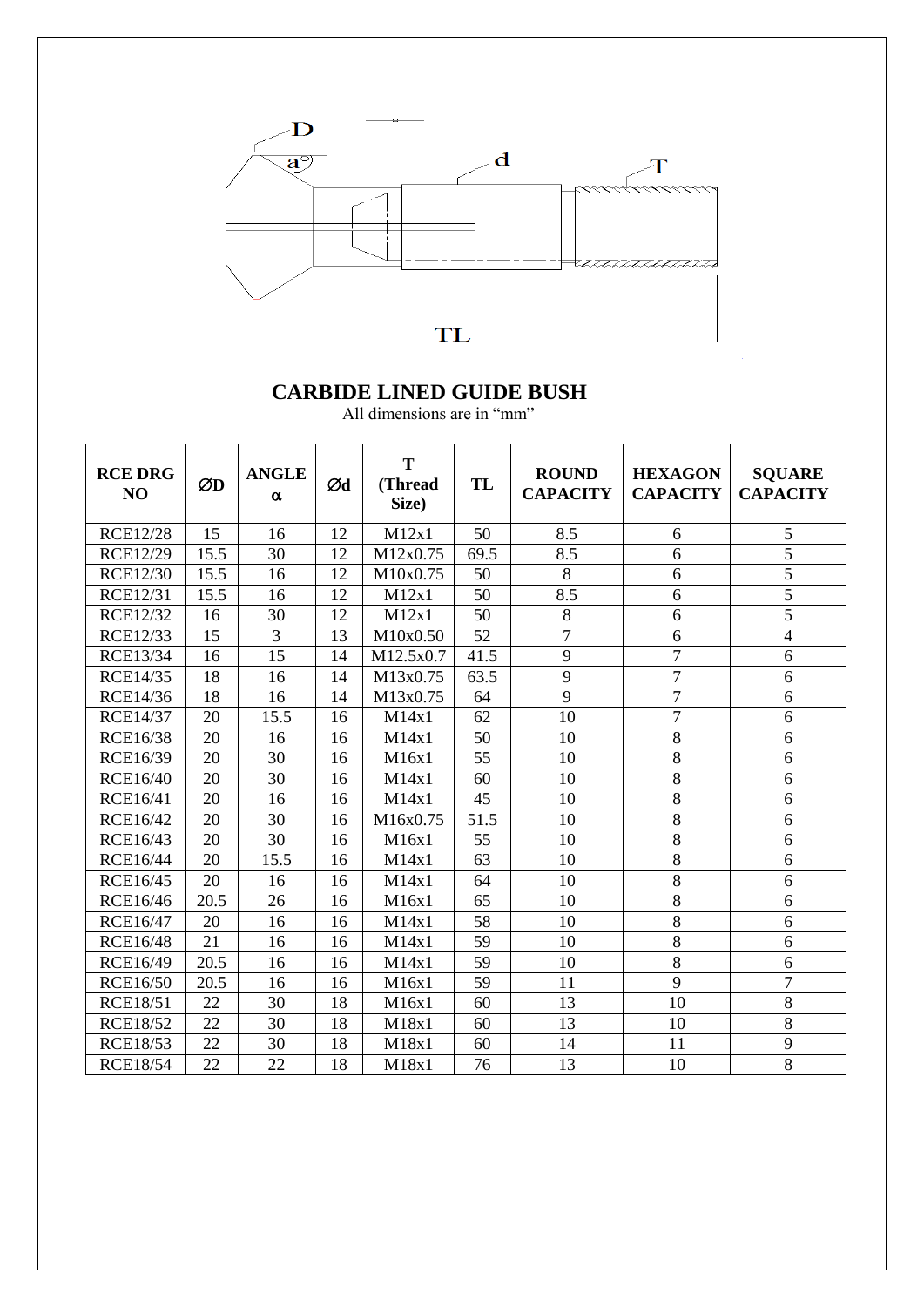

| All dimensions are in "mm" |  |  |
|----------------------------|--|--|
|                            |  |  |

| <b>RCE</b><br><b>DRG NO</b> | ØD   | <b>ANGLE</b><br>$\alpha$ | Ød | T<br>(Thread<br>Size) | TL   | <b>ROUND</b><br><b>CAPACITY</b> | <b>HEXAGON</b><br><b>CAPACITY</b> | <b>SQUARE</b><br><b>CAPACITY</b> |
|-----------------------------|------|--------------------------|----|-----------------------|------|---------------------------------|-----------------------------------|----------------------------------|
| <b>RCE20/55</b>             | 25   | 30                       | 20 | M20x1                 | 55   | 15                              | 12                                | 10                               |
| <b>RCE20/56</b>             | 25   | 20                       | 20 | M20x1                 | 43.5 | 15                              | 12                                | 10                               |
| <b>RCE20/57</b>             | 25   | 30                       | 20 | M20x1                 | 58   | 15                              | 12                                | 10                               |
| <b>RCE20/58</b>             | 26   | 20                       | 20 | M20x1                 | 46   | 15                              | 12                                | 10                               |
| RCE21/59                    | 24   | 12                       | 21 | M18x1                 | 56.5 | 14                              | 11                                | 9                                |
| <b>RCE21/60</b>             | 29   | 10                       | 21 | M21x1                 | 74   | 15                              | 12                                | 10                               |
| <b>RCE21/61</b>             | 24   | 12.5                     | 21 | M18x1                 | 57.5 | 14                              | 11                                | 9                                |
| <b>RCE22/62</b>             | 29   | 16                       | 22 | M19x1                 | 68   | 14                              | 11                                | 9                                |
| <b>RCE22/63</b>             | 29   | 15.3                     | 22 | M19x1                 | 68.5 | 14                              | 11                                | 9                                |
| <b>RCE22/64</b>             | 26   | 15                       | 22 | M20x1                 | 70   | 15.5                            | 11                                | 10                               |
| <b>RCE22/65</b>             | 29   | 16                       | 22 | M19x1                 | 68   | 15                              | 13                                | 10                               |
| <b>RCE22/66</b>             | 29   | 16                       | 22 | M22x1                 | 68   | 16                              | 12                                | 11                               |
| <b>RCE22/67</b>             | 29   | 16                       | 22 | M19x1                 | 68   | 15                              | 13                                | 10                               |
| <b>RCE22/68</b>             | 27   | 22                       | 22 | M22x1                 | 73   | 16                              | 12                                | 11                               |
| <b>RCE22/69</b>             | 29   | 16                       | 22 | M22x1                 | 68   | 16                              | 13                                | 11                               |
| <b>RCE22/70</b>             | 26   | 16                       | 22 | M20x1                 | 70   | 15                              | 13                                | 10                               |
| <b>RCE23/71</b>             | 28   | 16                       | 23 | M22x1                 | 72   | 16.5                            | $\overline{12}$                   | 11                               |
| <b>RCE24/72</b>             | 28   | 8                        | 24 | M24x1.25              | 60   | 16                              | 14                                | 11                               |
| <b>RCE24/73</b>             | 30   | 30                       | 24 | M24x1                 | 61   | 16                              | 13                                | 11                               |
| <b>RCE24/74</b>             | 30   | 30                       | 24 | M24x1                 | 61   | 16                              | 13                                | 11                               |
| <b>RCE24/75</b>             | 28.5 | 16                       | 24 | M22x1                 | 68.5 | 17                              | 14                                | 11                               |
| <b>RCE25/76</b>             | 30   | 30                       | 25 | M25x1                 | 71   | 18                              | 15                                | 12                               |
| <b>RCE25/77</b>             | 32   | 15                       | 25 | M20x1.5               | 63   | 14                              | 11                                | 9                                |
| <b>RCE26/78</b>             | 30   | 8                        | 26 | M26x1.5               | 64   | 20                              | 17                                | 13                               |
| <b>RCE26/79</b>             | 29   | 16                       | 26 | M25x1                 | 77   | 20                              | 17                                | 13                               |
| <b>RCE27/80</b>             | 30   | 12                       | 27 | M24x1                 | 67.5 | 18                              | 15                                | 12                               |
| <b>RCE27/81</b>             | 38   | 30                       | 27 | M25x1                 | 81   | 19                              | 16                                | 13                               |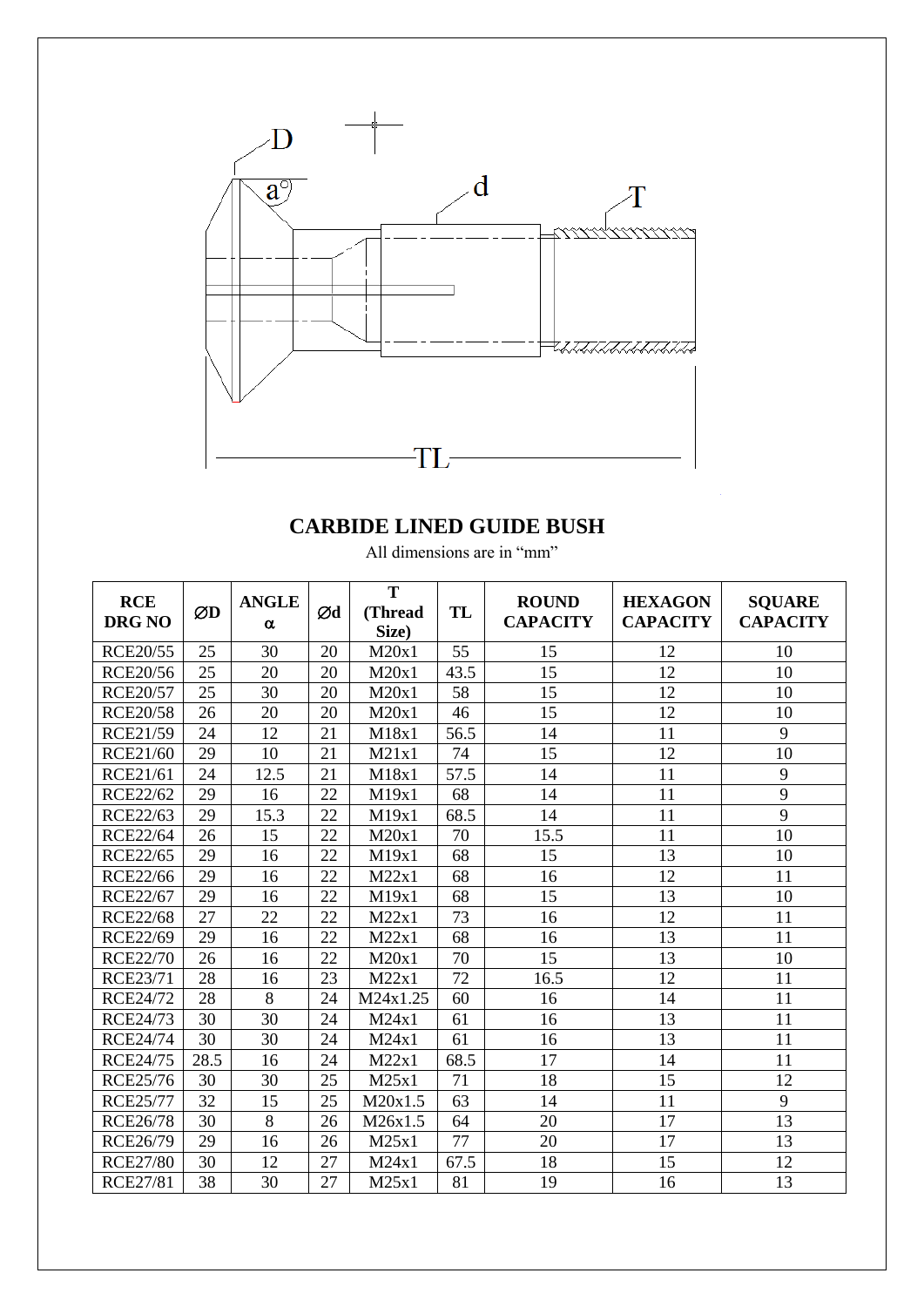

| <b>RCE DRG</b><br>NO | ØD | <b>ANGL</b><br>E | Ød | T<br>(Thread | TL              | <b>ROUND</b><br><b>CAPACITY</b> | <b>HEXAGON</b><br><b>CAPACITY</b> | <b>SQUARE</b><br><b>CAPACITY</b> |
|----------------------|----|------------------|----|--------------|-----------------|---------------------------------|-----------------------------------|----------------------------------|
|                      |    | α                |    | Size)        |                 |                                 |                                   |                                  |
| <b>RCE27/82</b>      | 30 | 12               | 27 | M24x1        | 57.5            | 20                              | 15                                | 12                               |
| <b>RCE27/83</b>      |    | 13               | 27 | M24x1        | 57              | 20                              | 15                                | 12                               |
| <b>RCE28/84</b>      | 33 | 20               | 28 | M28x1        | 53              | 22                              | 17                                | 13                               |
| <b>RCE28/85</b>      | 38 | 30               | 28 | M25x1        | 81              | 21                              | 17                                | 14                               |
| <b>RCE28/86</b>      | 36 | 20               | 28 | M28x1        | 69              | 23                              | 18                                | 15                               |
| <b>RCE28/87</b>      | 34 | 16               | 28 | M25x1        | 81              | 21                              | 17                                | 14                               |
| <b>RCE28/88</b>      | 34 | 16               | 28 | M27x1        | 81              | 22                              | 18                                | 15                               |
| <b>RCE30/89</b>      | 36 | 16               | 30 | M28x1        | 70              | 23                              | 17                                | 14                               |
| <b>RCE30/90</b>      | 37 | 16               | 30 | M28x1        | 85              | 23                              | 18                                | 15                               |
| RCE30/91             | 35 | 15               | 30 | M30x1        | 59              | 25                              | 20                                | 16                               |
| <b>RCE30/92</b>      | 35 | 16               | 30 | M30x1        | 59              | 25                              | 19                                | 15                               |
| <b>RCE30/93</b>      |    | 16               | 30 | M30x1        | 68              | 25                              | 18                                | 15                               |
| <b>RCE32/94</b>      | 39 | 30               | 32 | M32x1        | 70              | 25                              | 21                                | 17                               |
| <b>RCE32/95</b>      | 40 | 30               | 32 | M32x1        | 71              | 25                              | 18                                | 14                               |
| <b>RCE32/96</b>      | 40 | 30               | 32 | M32x1        | 74              | 25                              | 21                                | 17                               |
| <b>RCE34/97</b>      | 42 | 20               | 34 | M34x1        | 150             | 28                              | 18                                | 15                               |
| <b>RCE34/98</b>      | 41 | 10               | 34 | M34x1        | 87.5            | 28                              | 23                                | 19                               |
| <b>RCE34/99</b>      | 41 | 10               | 34 | M27x1        | 87.5            | 28                              | 23                                | 19                               |
| RCE36/100            | 43 | 19               | 36 | M36x1        | 73.5            | 22                              | 18                                | 15                               |
| RCE36/101            |    | 13               | 36 | M36x1        | 90              | 26                              | 22                                | 18                               |
| RCE38/102            | 46 | 20               | 38 | M38x1.25     | $\overline{57}$ | 30                              | 25                                | 20                               |
| RCE38/103            | 46 | 15.3             | 38 | M34x1        | 85              | 28                              | 22                                | 18                               |
| RCE40/104            | 45 | 12               | 40 | M38x1        | 72              | 30                              | 25                                | 21                               |
| RCE40/105            | 45 | 12               | 40 | M38x1        | 65              | 30                              | 25                                | 21                               |
| RCE40/106            | 48 | 30               | 40 | M36x1        | 72              | 27                              | 22                                | 18                               |
| RCE40/107            | 48 | 30               | 40 | M40x1        | 65              | 30                              | 25                                | 20                               |
| <b>RCE40/108</b>     | 48 | 30               | 40 | M40x1        | 72              | 30                              | 25                                | 20                               |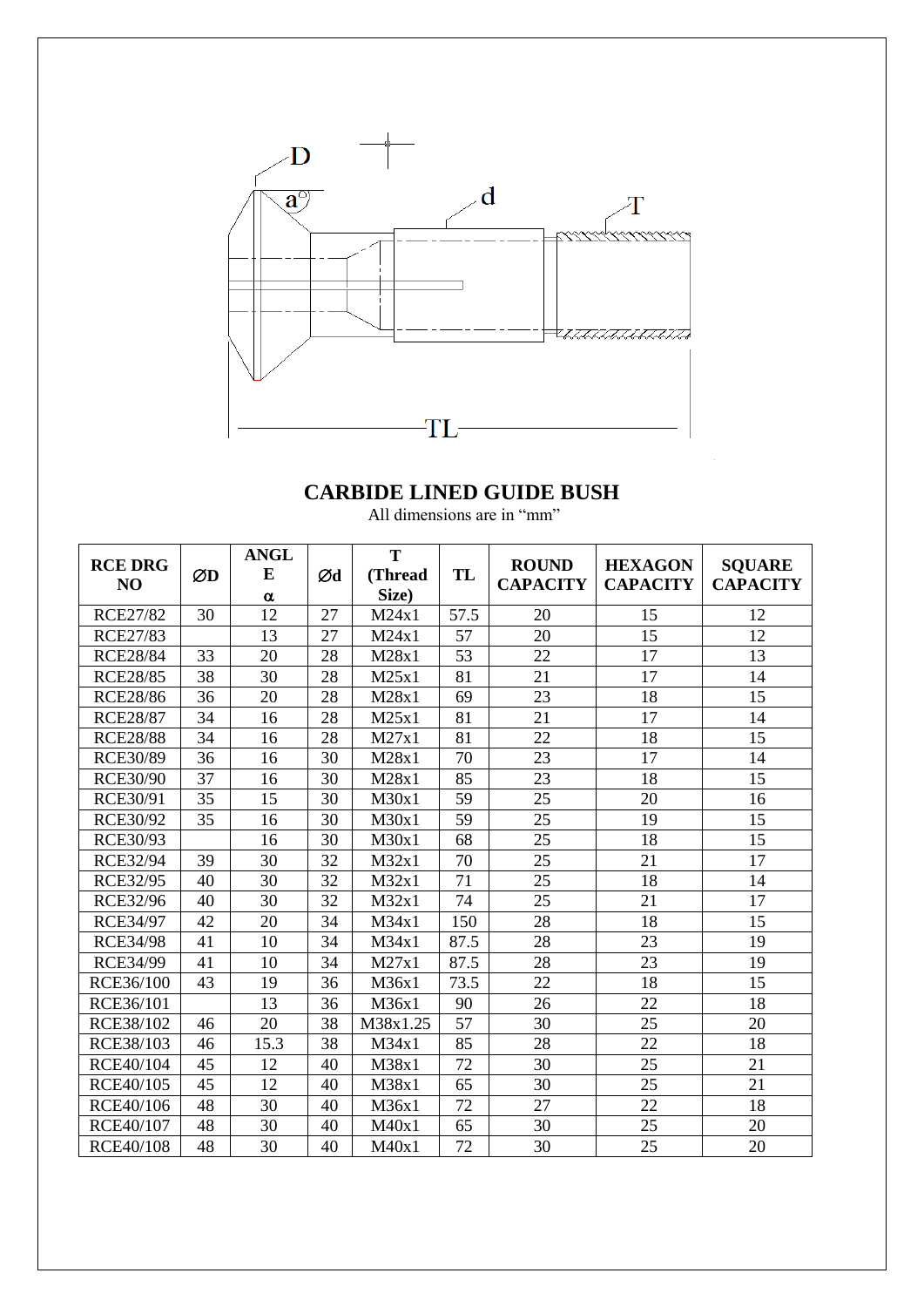

| <b>RCE DRG</b><br>N <sub>O</sub> | ØD | Angle<br>α | Ød | T<br>(Thread<br>Size) | TL  | <b>ROUND</b><br><b>CAPACITY</b> | <b>HEXAGON</b><br><b>CAPACITY</b> | <b>SQUARE</b><br><b>CAPACITY</b> |
|----------------------------------|----|------------|----|-----------------------|-----|---------------------------------|-----------------------------------|----------------------------------|
| RCE41/109                        | 46 | 10         | 41 | M38x1                 | 54  | 32                              | 26                                | 21                               |
| RCE42/110                        | 49 | 16         | 42 | M40x1                 | 82  | 33                              | 27                                | 22                               |
| RCE42/111                        | 49 | 20.5       | 42 | M40x1                 | 82  | 33                              | 27                                | 22                               |
| RCE42/112                        | 49 | 20         | 42 | M40x1                 | 82  | 33                              | 28                                | 22                               |
| RCE43/113                        |    | 12         | 43 | M42x1                 | 65  | 32                              | 27                                | 22                               |
| RCE44/114                        | 53 | 20         | 44 | M40x1                 | 87  | 32                              | 27                                | 22                               |
| RCE44/115                        | 53 | 20         | 44 | M42x1.5               | 166 | 32                              | 27                                | 22                               |
| RCE45/116                        |    | 16         | 45 | M42x1                 | 82  | 35                              | 29                                | 24                               |
| RCE46/117                        | 53 | 16         | 46 | M45x1                 | 92  | 37                              | 31                                | 25                               |
| RCE48/118                        | 58 | 20         | 48 | M48x1.25              | 65  | 38                              | 32                                | 26                               |
| RCE48/119                        | 56 | 30         | 48 | M48x1.25              | 81  | 38                              | 32                                | 26                               |
| <b>RCE48/120</b>                 | 54 | 16         | 48 | M46x1                 | 82  | 37                              | 31                                | 25                               |
| RCE48/121                        | 54 | 16         | 48 | M46x1                 | 82  | 38                              | 32                                | 26                               |
| RCE48/122                        |    | 19         | 48 | M48x1.25              | 73  | 38                              | 32                                | 26                               |
| RCE48/123                        |    | 10         | 48 | M46x1                 | 81  | 38                              | 32                                | 26                               |
| RCE50/124                        | 60 | 15         | 50 | M50x1                 | 95  | 40                              | 33                                | 27                               |
| RCE54/125                        | 62 | 17         | 54 | M54x1.25              | 67  | 42                              | 35                                | 29                               |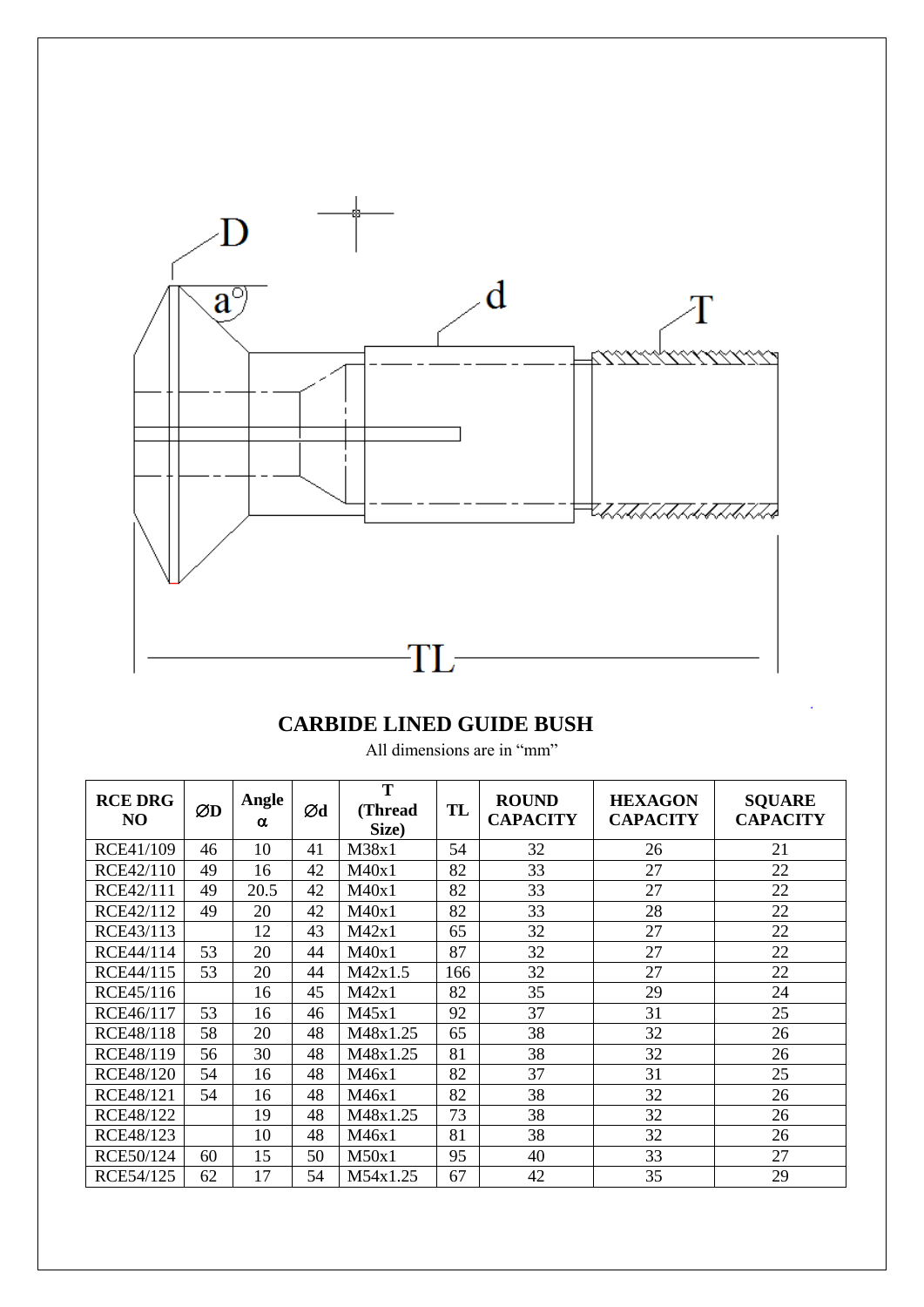

#### **CARBIDE LINED GUIDE BUSH** All dimensions are in "mm"

| <b>RCE DRG NO</b> | d  | TL  | Angle -<br>a | T<br>(Thread size) | Round<br><b>CAPACITY</b> | <b>HEXAGON</b><br><b>CAPACITY</b> |
|-------------------|----|-----|--------------|--------------------|--------------------------|-----------------------------------|
| RCE10/126         | 10 | 58  | 36           | M10x1              | 5.5                      | $\overline{4}$                    |
| RCE13/127         | 13 | 68  | 36           | M13x1              | 8.5                      | 7                                 |
| <b>RCE18/128</b>  | 18 | 100 | 20           | M18x1              | 14                       | 11                                |
| RCE18/129         | 18 | 68  | 36           | M18x1              | 12.5                     | 10                                |
| RCE30/130         | 30 | 73  | 19           | M22x1              | 17                       | 14                                |